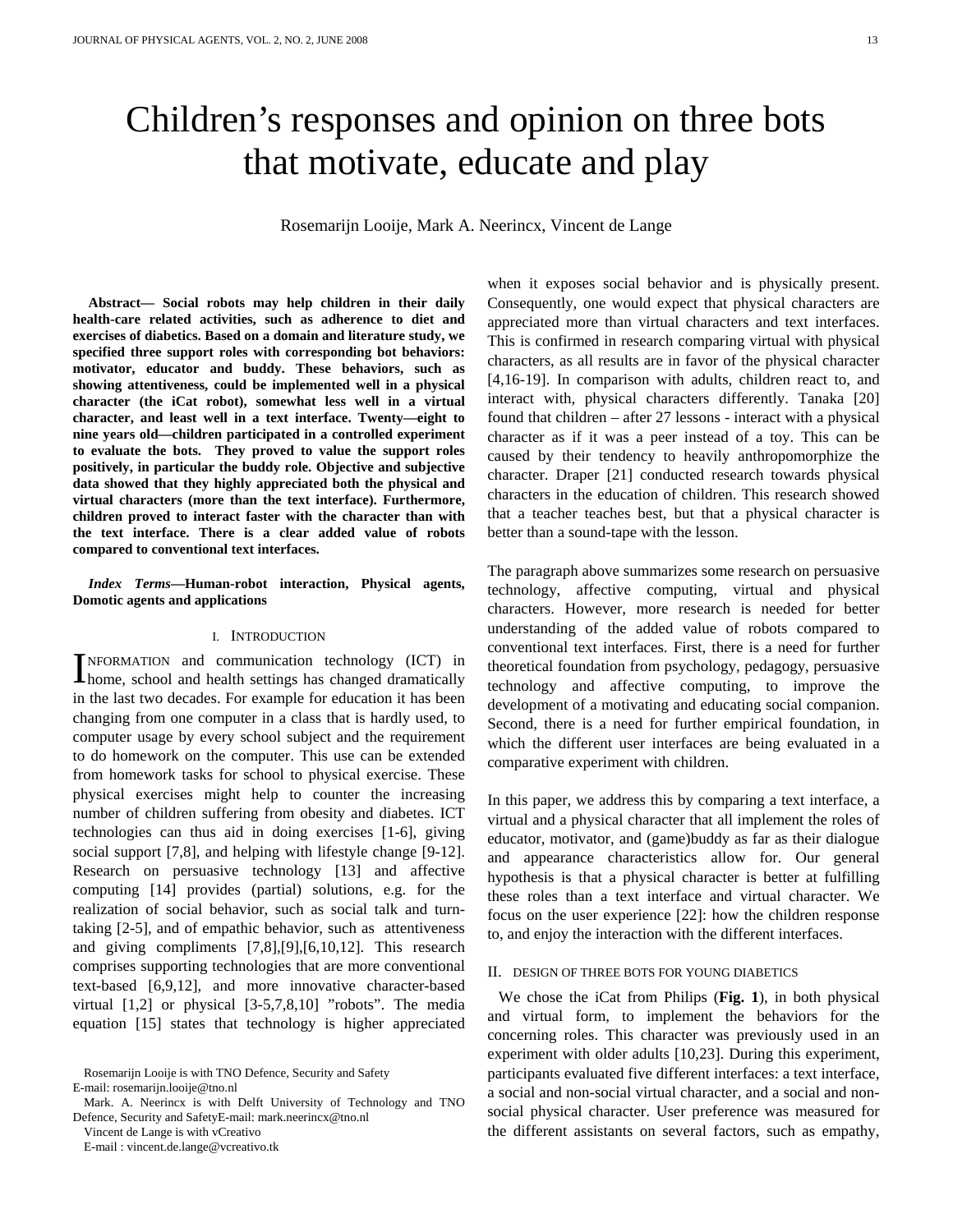trust, and acceptance. The results indicated that socially intelligent characters are rated more empathetic than a text interface and a non social character. Moreover, the virtual character was appreciated more than the physical character



Fig. 1. A happy, angry and surprised iCat

both on the trustworthiness and the empathy dimensions [10]. Notwithstanding the positive results for the virtual character, half of the users indicated that they preferred the text interface while the other half preferred a social character. A possible explanation could be the anxiety that older adults have towards characters [24].

## *A. Media equation*

People have the tendency to socialize information and communication technology [15], this is called the media equation. The more a device supports this tendency, the more people will like to use the technology. Furthermore, a physical character will have a greater social facilitation effect [4,16-18] (i.e. people tend to perform simple tasks better in the presence of others [25]) than a virtual character [16]. Both the tendency to like social devices and the social facilitation effect support the idea that a social physical character is preferred as a personal assistant. Therefore, we distinguish three bots in this study:

- Conventional text
- Virtual robot (virtual iCat)
- Physical robot (physical iCat)

## *B. Design of a prototype for children*

The social characters and text interface developed for adults were taken as a starting point for the design of the prototype for children. The existing prototype was adapted for the use by children and made more automatic. We had to adapt the prototype because children ask for a different approach of both the design as well as the evaluation of the interface. During the design phase, special attention should be given to the different interests and cognitive abilities that children have in comparison with adults, which influence their interaction with the computer [26]. We looked specifically at cognitive, physical, and affective characteristics of children in the age group of 8-9. Children of this age are linguistically skilled and start performing several tasks independently. An example is diabetes where children start administering insulin and counting carbohydrates themselves.

Relating the cognitive development of children, interfaces should be *visually oriented* with not too much text and, just as for adults, *immediate feedback* is needed to keep the interaction natural and non-irritating. In relation to the physical development, Chiason and Gutwin [26] propose that interfaces for children should be tangible, such as the physical iCats, and that interfaces need not be cuddly in order to be engaging. Finally, research in affective computing shows that children like to have the possibility to be in control of the interaction with technology and that children stay engaged and motivated by providing them with occasional *entertaining events* [26]. Engagement and motivation can be stimulated by challenging and fun games, e.g. implemented in a (game) buddy [6,27]. The (game) buddy ensures that users keep using the assistant, because it is fun [22].

In the evaluation phase, subjective measures are often used to get the opinion of the user about the tested interface. The opinion of children is important, because adults do not always understand what children want and why [28]. Doing a survey with young children is not easy. The children should be able to interpret all the questions correctly and make a considered choice between the answers. Another problem for the analysis is that children have the tendency to have extreme opinions on all the products they rate [28].

## *C. Diabetic children*

In previous research a domain analysis of adults with diabetes was performed. We extended this analysis to the domain of children with diabetes, using diabetes as a case study. A diabetic nurse, play therapist, a patient who acquired diabetes on a young age and a game developer were interviewed. This analysis yielded insights in the differences and similarities between adults and children with diabetes and their computer technology usage. Both adults and children have a need for an educator who teaches them more about diabetes, because chronically ill have little knowledge about their disease [12] and therefore do not understand why they have to comply with certain advices. Furthermore, there is a need for a buddy that is a companion in coping with the disease. In addition, children were in need of help for counting carbohydrates, and one that helps keeping track of time to take their medication in time. An important remark was that the use of the device should be fun and challenging to improve the engagement and motivation. Eventually, diabetic children could be one of the first "serious" users of the envisioned personal assistant. Eating, physical exercise, and their joint effect on energy consumption are important issues for such children, and, therefore, 'core' elements for our study on robot assistance.

#### III. DESIGN OF THREE ROLES FOR THE BOTS

Based on the knowledge we gathered about diabetic children and their needs, a scenario was developed that includes personal assistance. Based on the scenario we chose three roles to be implemented in the prototype: educator, motivator, and game buddy. An extra advantage of implementing the motivator and educator roles is that the results can be compared to the motivator and educator role in the experiment for a personal assistant for older adults [10]. That experiment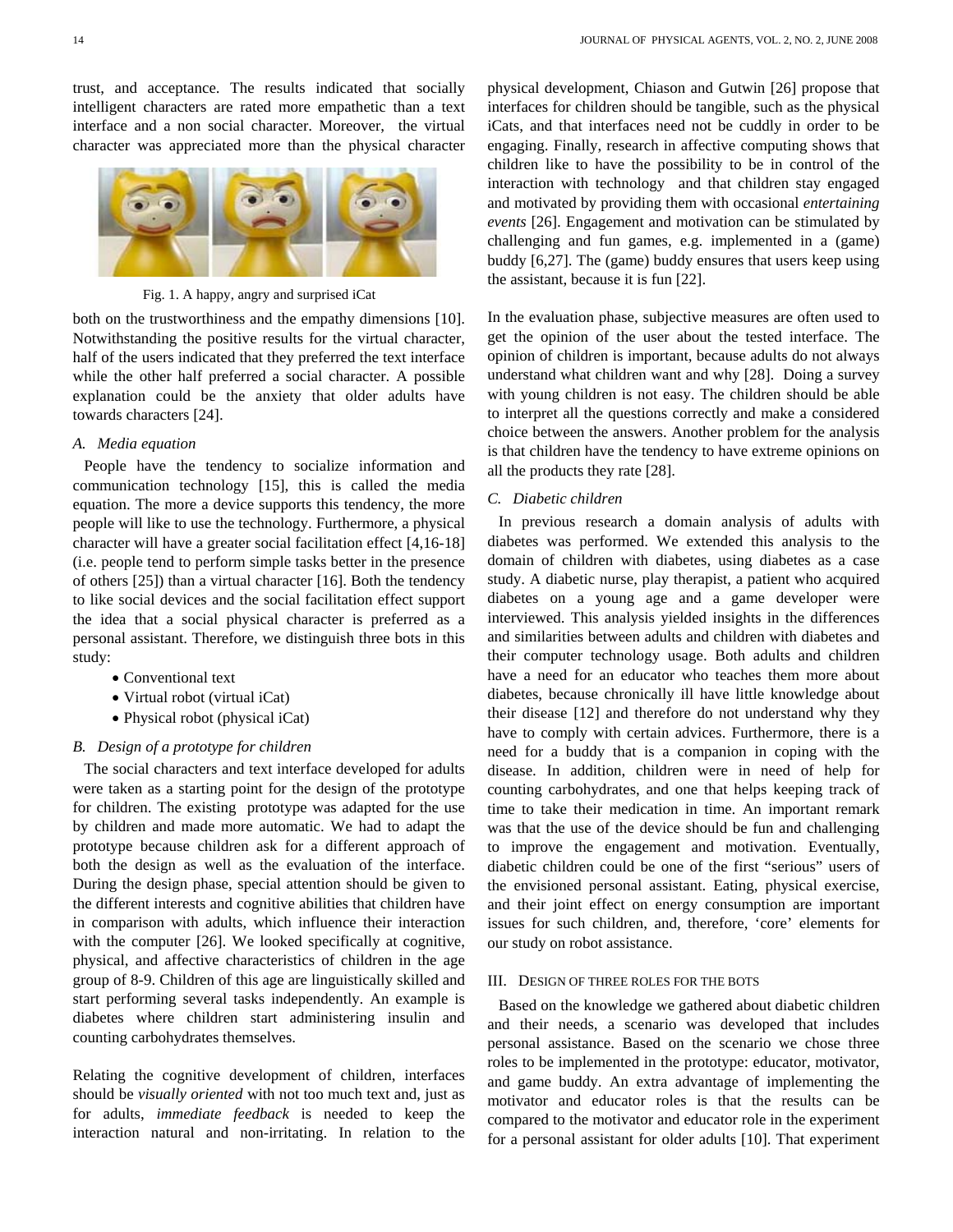showed that these roles are appreciated when implemented in a social robot. We implemented the roles in the same three bots as in [10]: a chatbot, a virtual, and a physical robot. In contrast to the chatbot, the robots have the possibility to express facial and voice emotions.

## *A. Motivator*

Both the motivator and educator are based on the Motivational interviewing theory, which by means of questions tries to facilitate increase in knowledge on persons' behavior *and* disease – in our case diabetes - thereby increasing the motivation to change. A therapist who can apply motivational interviewing successfully should be: empathetic [29] and trustworthy [30]. Motivational Interviewing is successfully applied in a text-based personal assistant, the HealthBuddy®, for chronically ill [9,11]. We divide the properties of motivational interviewing into two roles, the motivator and educator role. The motivator role implements the properties that are linked to *how* things are said and done while the educator role focuses on *what* is said and done. This means that the motivator role looks at ways to make the assistant appear empathetic and trustworthy.

To make the assistant look empathetic we could find some skills with related behaviors to implement. We implemented three behaviors for three skills; reflective listening, positive regard, and attentiveness. The *virtual* and *physical iCat* are able to implement behaviors for all three skills, while the *text interface* can only implement behaviors for the positive regard skill.

Reflective listening behaviors that are implemented are: reacting positive or negative according to the event and asking questions when something is not understood. The behaviors that are implemented for positive regard are: give compliments when something is done correct and do not punish if something is done wrong. The behaviors for the last skill, attentiveness, are: look at the user, have an active listening expression, and sometimes nod.

It is very difficult to find behaviors that make an assistant look trustworthy; trust in an application is something that comes in time, but it can be stimulated. To enable trust, the dialog, mainly the form and content, can be made acceptable for the user. This can be done for example by taking the vocabulary of the user in account. Another way to receive trust, that the play therapist proposed, is to make the user comfortable (e.g. let the user play a game).

## *B. Educator*

Motivational interviewing tries to increase the knowledge of a patient by educating the user. We implemented this in a quiz form that used educational videos on nutrition and/or exercise each followed by a multiple choice quiz question about the video to increase the knowledge of the user about the subject. The educator uses behaviors from the motivator to appear empathetic and trustworthy. It listens to what the user says, is happy when the user answers a question correctly, and just gives the reason for the correct answer when the answer is incorrect. The educator behavior was the same for the *physical*  and *virtual iCat* and for the *text interface*.

# *C. Game Buddy*

The game buddy role was chosen, because an assistant for children would definitely need a fun activity. Children need to stay engaged, and alongside of the serious tasks a personal assistant can offer them, some entertaining functionality is necessary.

A first prerequisite for the game buddy was to offer a familiar two player game that was not too difficult, did not take long, and was fun for a little while. In previous research with the game of tic-tac-toe [31], children found it fun to play it with the iCat. Therefore, we decided to use tic-tac-toe in our prototype. Furthermore we based the personality of the game buddy on the personality that was preferred in the research of Verhaegh [31]: moderate expressive.

There was an algorithm that made sure that the level of the game was adapted to the user so that it became harder if the user won and easier if the user lost. The outcome of the previous game was stored in a user profile. We tried to keep the game challenging in this way.

The personal assistant in the game buddy role was empathetic (using the motivator behaviors, which were different for the *robots* and the *text interface,* see section III.A) towards the user; it gave compliments and was not over enthusiastic if it won a game. The personal assistant gave comments on the game; compliments ("nice move"), neutral remark ("now we are equal"), and congratulating remarks ("congratulations you won"). The comments were given taking three factors into account: Who made the last move, whether the situation is advantageous for the user, and if the game is in an end state.

Besides being complimentary the assistant was also attentive in the way that it asked the user if he/she would like to start, which symbol he/she preferred to use, and it looked at the game board when the attention of the user was there. Furthermore the assistant did not cheat, and left the user in control.

# IV. MULTI AGENT STRUCTURE

We implemented the prototype with the use of distributed agents that were in compliance with the FIPA standards [32]. The different roles were all implemented in their own agent so that the structure was modular. The modularity makes it possible to extend or adapt the system without changing the whole system. Furthermore, the use of agents makes the whole system easy distributable. Fig. 3 gives an overview of the implemented agents. The agents are implemented in JADE.net [33] with the use of C#, because the communication framework was already implemented in C#.

The three different roles are implemented in different agents. The motivator is implemented in the dialogue agent (which is the central agent), deciding when what text and what expression should be used. The dialogue agent also poses the quiz questions and handles the answers. Secondly the tic-tactoe agent implements the game buddy that decides when to do which move. Finally the quiz agent implements the educator role by starting up movies. The touch screen agent displays the movie and tic-tac-toe and sends the move of the user in tic-tac-toe back to the tic-tac-toe agent.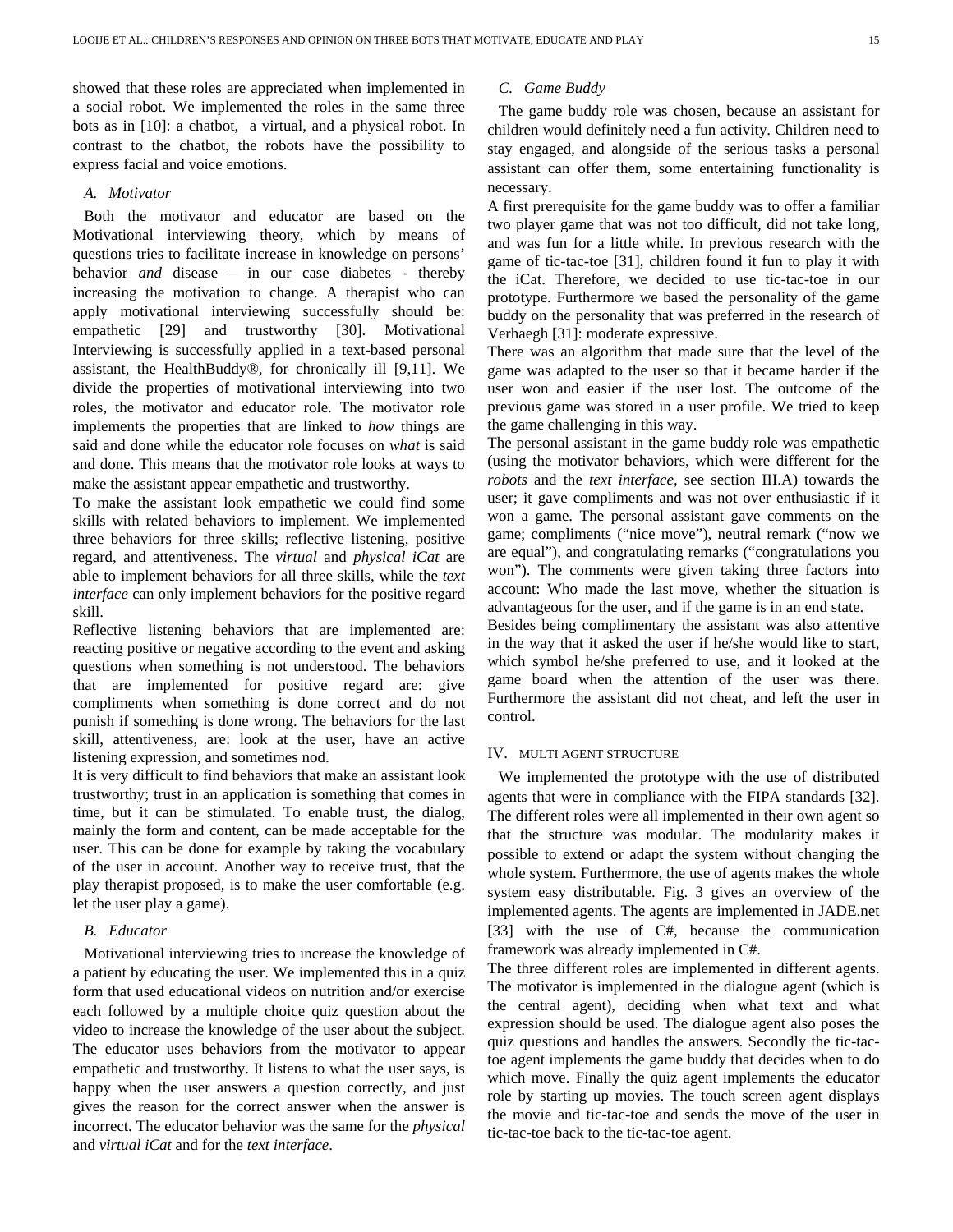

Fig. 3. Agent structure

| TABLE 2 QUESTIONS REGARDING FUN |
|---------------------------------|
|---------------------------------|

|                 |      | <i><u><b>Ouestion</b></u></i>                                            |  |  |  |  |
|-----------------|------|--------------------------------------------------------------------------|--|--|--|--|
|                 | ifx1 | How nice do you think working with the<br>robot/chatbot is going to be?  |  |  |  |  |
| Expect<br>ation | ifx2 | What did you think of working with the<br>robot/chatbot?                 |  |  |  |  |
|                 | ife1 | Would you like to use the robot/chatbot again?                           |  |  |  |  |
|                 | ife2 | Would you like to play another game with the<br>robot/chatbot some time? |  |  |  |  |
| Engagement      | ife3 | Would you like to play another quiz with the<br>robot/chatbot some time? |  |  |  |  |
|                 | ife4 | Would you like to talk some more with the<br>robot/chatbot some time?    |  |  |  |  |

The text, touch-screen, and iCat agent receive and send information from and to the environment. The text agent represents the text interface, and the iCat agent represents the iCat. Within the iCat agent, there is a module that handles the text input from the speech recognition that is performed by the experimenter. The last agent is the personal profile agent that holds information about the user, such as age, gender, lost and won games. This information can be used to adapt dialogue, game, and quiz.

#### *A. Wizard of Oz*

The participants thought they were using a completely autonomous assistant, but the experimenter/wizard simulated the speech-to-text. The agents, text interface, and iCat were implemented in a way that the whole interaction between participant and personal assistant was autonomous (i.e., only the speech recognition was simulated via a person in another room, the so-called Wizard of Oz).

# V. EVALUATION

The three bots; chatbot, virtual robot, and physical robot, were implemented with the use of the predetermined roles and agents. After which they were evaluated. In this evaluation we tested if the participants thought of the bots as being empathetic, trustworthy, and fun, amongst others. Furthermore, we objectively measured positive and negative utterances and time spent at the interaction with the robot.

| Positive                                                                                        | Property                                                                                                       | Negative                        | Property                                                                                                  |  |
|-------------------------------------------------------------------------------------------------|----------------------------------------------------------------------------------------------------------------|---------------------------------|-----------------------------------------------------------------------------------------------------------|--|
| <b>Smiles</b>                                                                                   | Mouth<br>angles<br>directing<br>upwards                                                                        | <b>Frowns</b>                   | the<br>Lowering<br>eyebrows                                                                               |  |
| Laughing                                                                                        | smile with<br>unveiling<br>οf<br>teeth                                                                         |                                 |                                                                                                           |  |
| Concentration<br>signs                                                                          | in<br>fingers<br>mouth, tongue<br>out                                                                          | Signs of<br>boredom             | Ear<br>playing,<br>fiddling                                                                               |  |
| Excitable<br>Moving<br>(slightly) back<br>bouncing<br>and forth in the<br>vertical<br>direction |                                                                                                                | Shrugs                          | Moving<br>shoulders quickly<br>and<br>up<br>downwards                                                     |  |
| Positive<br>vocalization                                                                        | Exclamations<br>such as "cool",<br>"I like $\therefore$ ", if<br>made not<br>directly towards<br>the interface | Negative<br>vocal<br>expression | Exclamations<br>such as "boring",<br>"don't like", if<br>made not directly<br>towards<br>the<br>interface |  |

TABLE 1 POSITIVE AND NEGATIVE UTTERANCES THAT WERE COUNTED

Based on literature about social actors and previous research our hypotheses were:

(H1) The robots will be evaluated as more empathetic than the chatbot.

(H2) Children will trust the physical robot most and the chatbot least.

(H3) The physical robot is most attractive.

(H4) The interaction will be faster with the robots.



Fig. 2. Experimental setting

#### *A. Method*

**Participants:** Twenty-four non-diabetic children took part in the experiment, that lasted around 1 hour and quarter, for which they were rewarded with a book token. The data of twenty children was usable (due to incompleteness and a child with a neuro-developmental disorder). The twenty children were all third

graders (i.e., fifth group of the primary school in the Netherlands), aged 8-9 ( $\underline{M}$  age = 8.40, SD = 0.50).

*Setting:* The experiment was conducted in a room that resembled a living room. There was a table, on which touchscreen and iCat stood, or instead of the iCat a keyboard and computer screen stood (Fig. 2).

**Experimental design:** A within subject design was used for iCat vs. text interface, while there was a between subject design for physical vs. virtual iCat. This meant that all children used the text interface and the iCat for which the order of use was counterbalanced. Furthermore the children that used the virtual iCat did talk and played a game with the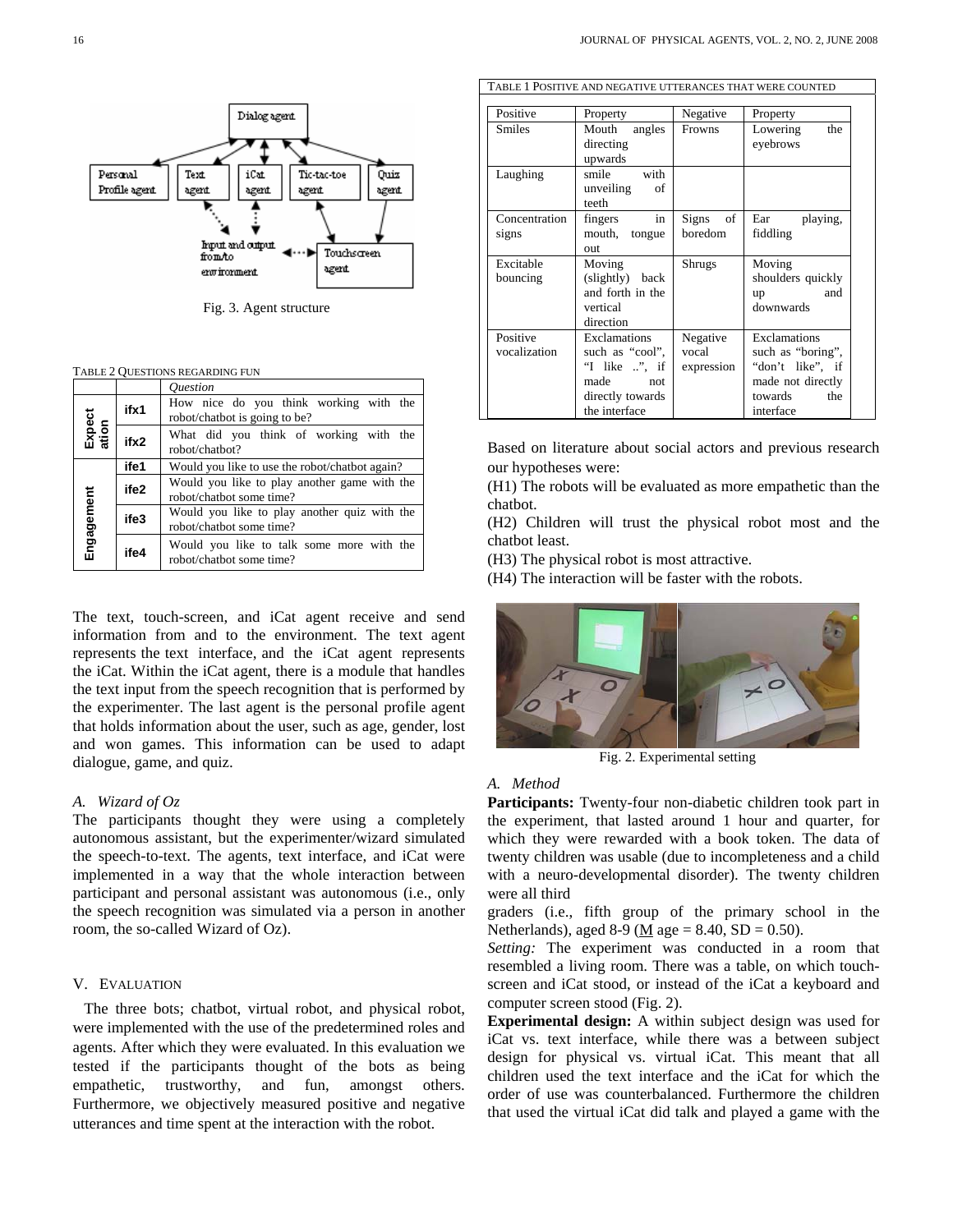physical iCat at the end to get some additional information on their preferences for a virtual or physical robot.

*Measures:* 

We limited the amount of questions to a minimum to keep the experimentation time reasonable.

*Fun:* The six questions regarding subjective fun (Table 2) were asked with the use of a smiley-o-meter [28], which is a five point Likert scale that uses smileys to represent the answers. We did also count the number of negative utterances and number of positive utterances and subtracted these from each other as a measure for observed fun. The utterances we counted are enumerated in Table 1.

*Acceptance:* Five different questions about acceptance were asked (Table 3). The questions were all posed on a five point Likert scale. We adapted the annotation of the scale to every question; An example of this is "Do you understand the robot" which has the scale "Never", "Sometimes", "Always".

*Empathy:* For empathy four questions were asked (Table 3), the questions were also posed on a five point Likert scale and posed in the same way as the acceptance questions.

*Trust:* Three questions for trust were asked (Table 3). The questions were posed on a five point Likert scale similar to that of the acceptance and empathy questions.

TABLE 3 QUESTIONS REGARDING ACCEPTANCE, EMPATHY, TRUST, AND HEALTH INTENTION

|               |                 | ,,,,,,,,,,,,,,,,,,,,,,,,,<br><i><u><b>Ouestion</b></u></i>             |  |  |  |  |
|---------------|-----------------|------------------------------------------------------------------------|--|--|--|--|
| Acceptance    | ia1             | Would you like to have the robot/chatbot at<br>home?                   |  |  |  |  |
|               | ia2             | Did you find it easy to work with the<br>robot/chatbot?                |  |  |  |  |
|               | ia3             | Do you understand the robot/chatbot?                                   |  |  |  |  |
|               | ia4             | Which interface did you find easiest to use?                           |  |  |  |  |
|               | ia5             | Which interface did you prefer?                                        |  |  |  |  |
| Empath        | ie1             | Do you find the robot friendly?                                        |  |  |  |  |
|               | ie2             | Do you think the robot understands you?                                |  |  |  |  |
|               | ie3             | Do you think the robot tells the truth?                                |  |  |  |  |
|               | ie4             | Do you find the robot is curious about you?                            |  |  |  |  |
|               | iv1             | Do you think the robot tells the truth?                                |  |  |  |  |
|               | iv2             | Would you answer honestly to the robot's<br>questions?                 |  |  |  |  |
| Trust         | iv3             | Do you think the robot would tell your secrets<br>to someone else?     |  |  |  |  |
|               | hi1             | How many times a day would you like to eat<br>fruit?                   |  |  |  |  |
| <b>Health</b> | hi <sub>2</sub> | How many lollipops do you think you should<br>be allowed to eat a day? |  |  |  |  |

*Efficiency:* The efficiency was calculated using the time of interaction with the interface. Because the virtual iCat and the physical iCat condition require some extra time caused by the "speech recognition", this amount of time had to be subtracted. The subtraction of the speech recognition was done because in the future this will be done automatically and not by hand as was the case in this experiment. We calculated the efficiency by taking the total amount of interaction time minus the wizard time. This is around 6% of the total time. *Learning effect:* The learning effect is related to the accurateness and completeness of the tasks. The effectiveness was therefore measured by the number of correctly answered quiz questions.

 *Health intention:* Health Intention is interesting in relation with the motivational interviewing (change in lifestyle) approach we took. Therefore we asked questions about the attitude towards nutrition before the experiment and after the use of each assistant. The questions (Table 3) were based on the theory of Reasoned Action [34].

TABLE 4 REASONS WHY CHILDREN CHOSE AN INTERFACE (NR. & % OF CHILDREN)

| Argument                      | iCat      | Text      |
|-------------------------------|-----------|-----------|
| Talking & no typing           | 4(20%)    |           |
| Talking                       | 3(15%)    |           |
| Difficult<br>understand<br>to |           | 3(15%)    |
| (speech)                      |           |           |
| Typing                        |           | $2(10\%)$ |
| No typing                     | 3(15%)    |           |
| Difficulty reading            | 3(15%)    |           |
| Other                         | $2(10\%)$ |           |
| Total                         | 15 (75%)  | 5(25%)    |

### **Procedure:**

Participants were told they participated in an experiment to evaluate personal assistants for children. They would work with a number of interfaces and have to fill in some questionnaires on what they thought of the interfaces.

They used the bots subsequently. First they answered a question about their health intention. And before using an interface, they answered a question about expected fun. They were told that when they would hear a beep, the interaction would start. The interaction with the interface followed a structured dialog, which was led by the interface. In the interaction, questions were asked by the bots and the participants were expected to answer on those. It was structured, since we wanted to let the participants experience more or less the same interaction, in order to be able to compare the results. In each condition, the dialog followed the same structure, consisting of three parts or tasks that represented the three different roles: motivator, educator, gamebuddy. First the assistant introduced itself (talking task/motivator), then a video quiz was played with the children followed by a quiz question (video quiz task/educator) and finally one or two tic-tac-toe games were played (game task/gamebuddy). After the interaction children were asked the five remaining questions on the experienced fun and the questions about trust, health intention (two after the first interface and three after the second), perceived empathy and three of the acceptance questions (ia1-ia3). In the end the children were asked what kind of roles or applications they would use the iCat for and ia4-ia5.

# VI. RESULTS

*Fun:* The question about the fun expectation (ifx1) resulted in a significant difference between the physical  $iCat$  (mean  $=$ 4.6 out of 5) and the text interface (mean  $=$  4.0 out of 5)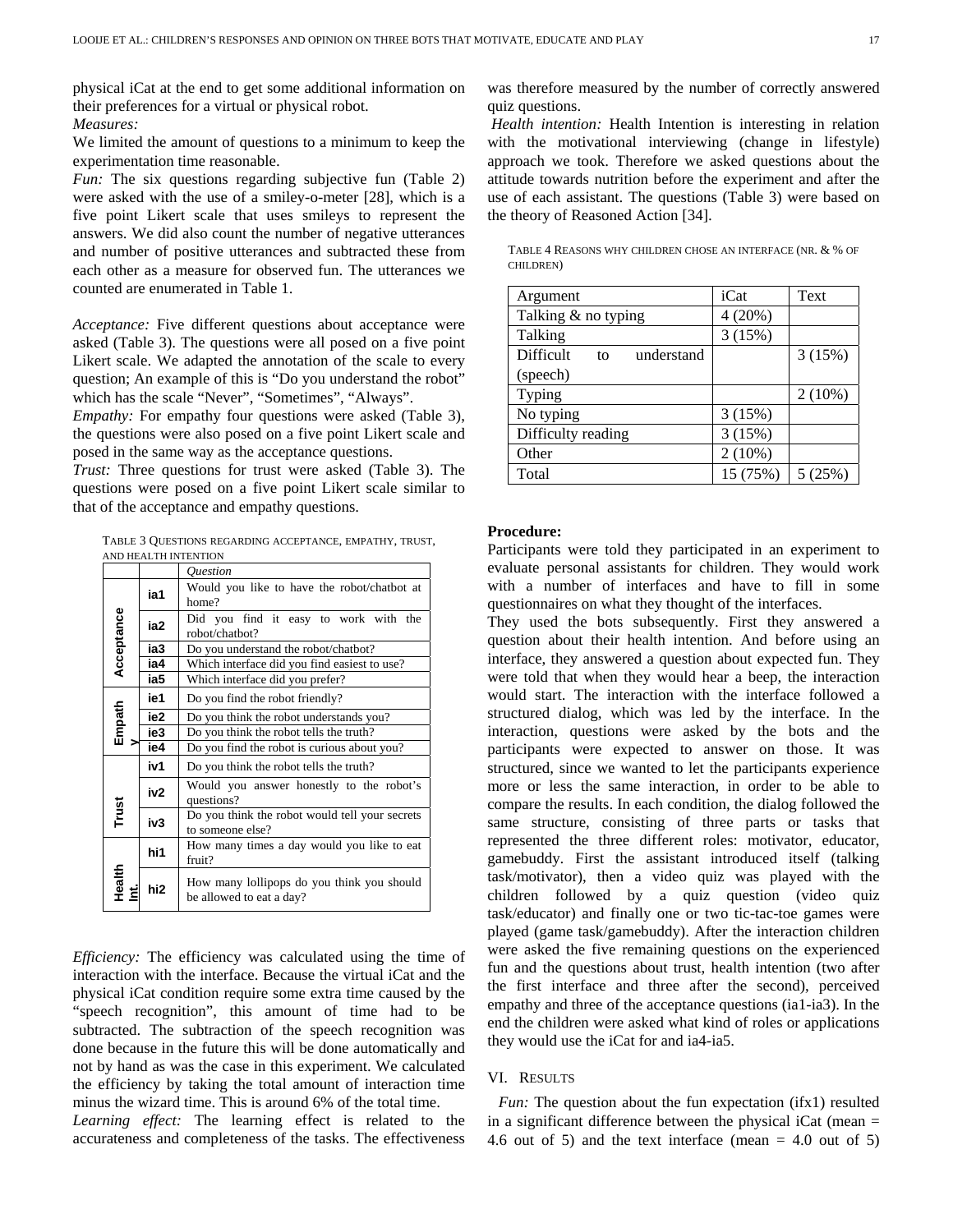TABLE 5 SIGNIFICANT RESULTS FOR EFFICIENCY (TIME ON TASK)

|                  | Mean |                |                |        |
|------------------|------|----------------|----------------|--------|
| Task             | iCat | Text           | <b>Test</b>    | Sign.  |
| Talking          | 27.6 | 60.6           | One<br>way     | p<0.01 |
| (physical        |      |                | <b>MANOVA</b>  |        |
| iCat)            |      |                | $(F(1,8)=15.5$ |        |
|                  |      |                |                |        |
| Talking          | 23.9 | 56.0           | One way        | p<0.02 |
| (virtual         |      |                | <b>MANOVA</b>  |        |
| $iCat$ )         |      |                | $(F(1,9)=7.8)$ |        |
| Game             | 122. | 187.           | One way        | p<0.01 |
| (physical)       | 6    | 3              | <b>MANOVA</b>  |        |
| $iCat$ )         |      |                | $(F(1,8)=9.6)$ |        |
| Game             | 120. | 171.           | One way        | p<0.01 |
| <i>(virtual)</i> | 5    | 9              | <b>MANOVA</b>  |        |
| iCat)            |      |                | $(F(1,9)=11.7$ |        |
|                  |      |                |                |        |
| Total            | 478. | 621.           | One way        | p<0.03 |
| (physical)       | 9    | 6              | <b>MANOVA</b>  |        |
| iCat             |      |                | $(F(1,8)=6.6)$ |        |
| Total            | 462. | 584.           | One way        | p<0.00 |
| (virtual)        | 3    | $\overline{2}$ | <b>MANOVA</b>  | 1      |
| iCat)            |      |                | $(F(1,9)=24.0$ |        |
|                  |      |                |                |        |

(Mann-Whitney U (1,8)=20.5, Z=2.06, p<0.05). In addition, we compared the indicated value of fun per task within and between interfaces (ife2-4). The game with the physical iCat was valued significantly more fun (mean  $= 4.7$  out of 5) than the quiz with the physical iCat (mean  $= 3.3$  out of 5) (Sign test  $Z(1,8)=2.04$ , p<0.05). The same applied for the virtual iCat  $(4.8 \text{ vs. } 4.0)$  (Sign test  $Z(1,9)=2.04$ ,  $p<0.05$ ) and the text interface  $(4.7 \text{ vs. } 3.3)$  (Sign test  $Z(1,18)=2.41$ , p<0.02). The game of the physical iCat was also experienced as more fun than the quiz of the text interface (4.7 vs. 3.4) (Sign test  $Z(1,8)=2.27$ , p<0.03). These results indicate that the game is considered more fun than the quiz.

The observed fun was measured by examining the result of the positive expression values minus the negative ones. In the talking task this gave significant differences between physical iCat (2.7) and virtual iCat (1.0) (Manova  $F(1,8) = 18.3$ ) and between physical iCat (2.7) and text interface (0.0) (Manova  $F(1,8) = 7.0$ . When all expression values were taken together there was a significant divergence between physical iCat (10.9) and text interface (5.4) (Manova  $F(1,8) = 5.0$ ). Another interesting measure is the total amount of fun utterances, which can be used to determine whether or not there are more positive utterances towards a particular interface. This measure provided two significant differences between both the virtual iCat (1.6 utterances) and the text (0.8 utterances) (Manova F(1,9)=7.0, p< 0.02) and between physical iCat (2.8) utterances) and text (Manova  $F(1.8)=8.7$ ,  $p<0.001$ ) So, children show more indicators of fun when talking with an iCat than with the text interface.

*Acceptance:* Both acceptance questions about the ease of use (ia4) and preference (ia5), asked at the end of the experiment, showed significant differences between the different interfaces. The iCats were found easier to use than the text interface (Chi-Square  $(1,19) = 5.0$ , df = 1 p<0.03). The physical and virtual robots were found easiest to use, 70% and 80%, respectively. Similar results were found when asked for their preference. About 70% favored the iCats and 30% the text interface (Chi Square(1,19) = 4.1, df = 1 p<0.05). The majority of the children stated the iCat to be more fun. The reasons they gave are summarized in Table 4. Children who performed their tasks with the virtual iCat were also given the opportunity to use the physical iCat. These children were also asked which of the three interfaces they preferred. The physical iCat appeared to be the most fun to work with. It was favored by 80% of the children, because it was real. Some additional comments were that its eyebrows and mouth could move. The remaining three questions regarding acceptance did not yield significant differences. All interfaces were rated high on acceptance: scoring 4.3, 4.5, and 4.4 out of 5 for the text interface, virtual iCat, and physical iCat, respectively. This indicates that all interfaces were very acceptable.

*Empathy:* All the three interfaces had high scores on the empathy questions ranging from 4.0 to 4.2 out of 5: 4.2 for the physical iCat, 4.0 for the virtual iCat, and 4.1 for the text interface. All interfaces were thus perceived as empathetic. There were no significant differences between the interfaces.

 *Trust:* The children rated all three interfaces high on trust 4.1 out of 5 for the physical iCat and the text interface and 4.3 out of 5 for the virtual iCat. Again there were no significant differences between the interfaces.

*Efficiency:* For the efficiency of the interfaces we looked at the duration of the complete interaction. Both the efficiency of the virtual iCat and the physical iCat differed significantly from the text interface (Table 5). A comparison between the iCat and virtual iCat did not provide any significant difference.

*Learning effect:* About 85% of the children answered the question, posed before the movie containing the information, correctly. This affirms that the children were already knowledgeable on the topic. On average the children answered 8.3 out of 10 questions correct. Thus no learning effects could be found.

## VII. CONCLUSION AND DISCUSSION

The experimental set-up, in which only the speech recognition was simulated, worked well, and the physical and virtual robots were highly appreciated. We realized bots that could have meaningful and pleasant dialogues with children for their three roles. The interaction with the robots was significantly faster than with the chatbot and the physical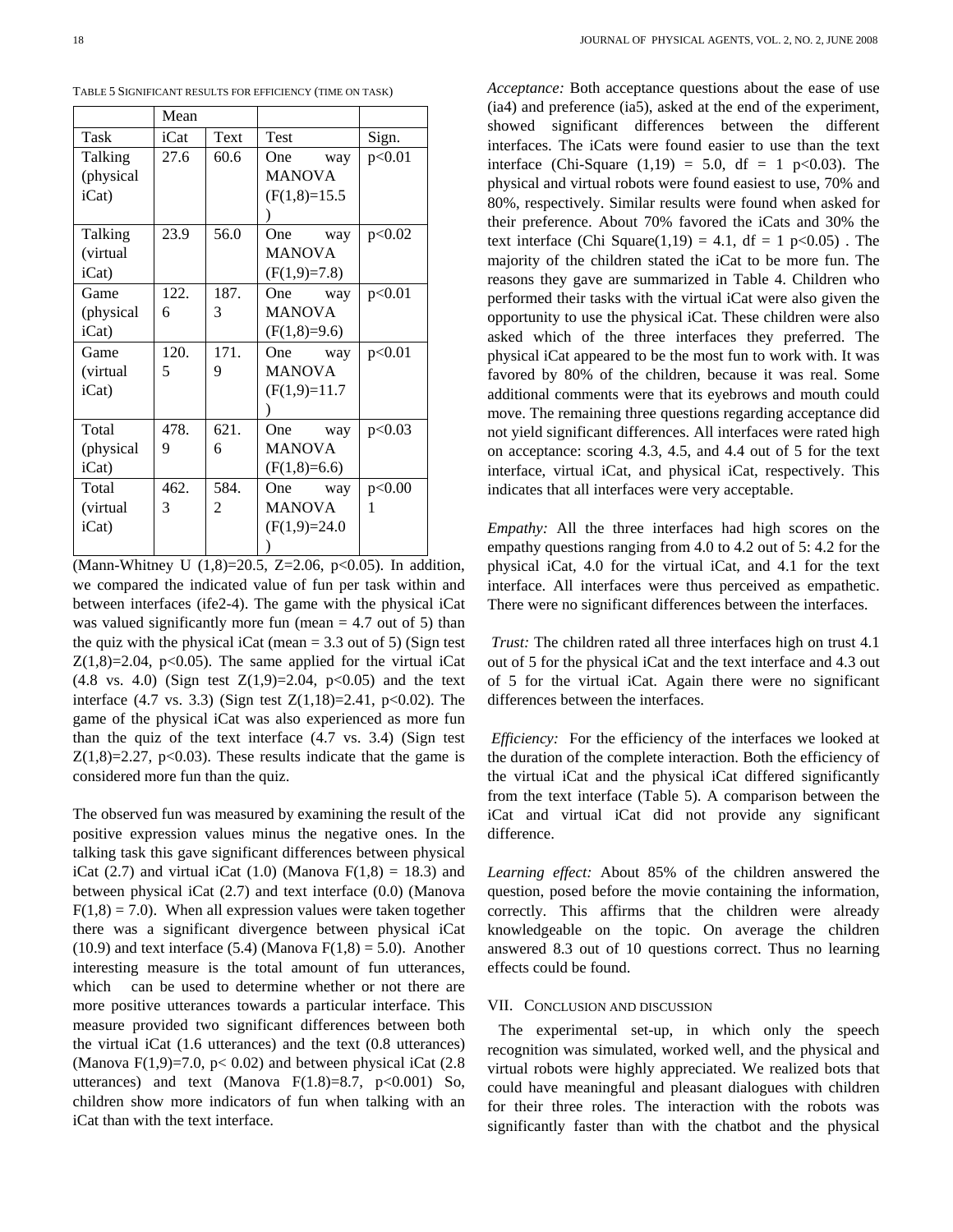robot was most fun to interact with. The game buddy role was important for the engagement with the personal assistant of the children. In contrast with the experiment with older adults [10], no significant differences were found for empathy. This can be explained by the high ratings the children gave to all three interfaces ("ceiling effect"). So, the proposed type of support for personal healthcare was well-accepted by the children in general.

This study compared three interfaces with their "natural" dialogue styles: a text-based chat-bot with two speech-based robots. You could say that we compared text to speech. We argue that a text interface for the characters would have been unnatural, because their appearance strongly suggests they have the ability to speak and listen. Correspondingly, speech dialogues are uncommon for the graphical, direct manipulation displays (windows).

In the short term, no significant discrepancies were observed regarding motivation and education between the different personal assistants. Therefore, a long-term experiment should be conducted in which engagement will play a larger role, because children will have to keep using the personal assistant for a longer period of time. Long-term effects of artificial agents in healthcare interventions are discussed in e.g. Marsella, Lewis Johnson, Bore[35] (education about cancer), Bickmore and Picard [36] (motivating to exercise), and Brave, Nass, and Hutchinson [37](social support). These papers show the relevance of the educator, motivator and buddy roles for user support. The long term results suggest that virtual characters that exhibit affection are more enjoyable, more trustworthy, more supportive, and a better educator in comparison with no virtual character or a virtual character without affective abilities. Furthermore, learning results were better, and the participants were more willing to continue working with the social character. This literature focused only on adults. We would like to explore the long term effects on children and the effects of a physical character in comparison with a virtual character. In the healthcare domains we are looking into children with e.g. obesities, diabetes, and coeliac. These children should adapt their diet to stay healthy and are not allowed to eat the same as most children (i.e. a diabetic should keep track of his/her sugar intake). A buddy to cope with being different could be appreciated. Furthermore, the buddy could help educating them about their condition and motivate them to follow the physician's advice of the physician.

In the future the game buddy role should be extended to make it possible to play multiple games. Furthermore, the dialog agent should be able to handle more diverse interactions and preferably even conversations that were not anticipated by the programmer beforehand. As expected, the results showed that the quiz was valued as less fun than the game. Fun is very important to keep the children engaged, as we learned from the educational game developer during domain analysis. In the future, we would like to explore other educational methods that are perhaps more fun to use (this might eventually lead to a game educator).

In general, we can say that the children rated the interface properties high, which caused a small number of significant differences in the subjective measures. The objective measures also showed a preference for the robots, while their interaction was faster and exhibited more social behavior. They were excited about participating in the experiment and using the iCat. These results indicate that the iCat is an interface that attracts the attention and therefore can have positive effects on motivating and educating children while being a buddy, which is of importance when applying the robot in the healthcare domain. So, the motivator and educator roles that we developed are appropriate for both older adults (see [23]) and children, and the iCat is a good platform to implement and test such roles for both user groups.

## ACKNOWLEDGMENT

We would like to thank all the children of "groep 5" from the Postiljon and their parents for their participation. Furthermore we thank IOP-MMI SenterNovem a program of the Dutch Ministry of Economics, for partially funding the SuperAssist project.

#### **REFERENCES**

- [1] Ruttkay, Z. M., Zwiers, J., Van Welbergen, H., & Reidsma, D. (2006). Towards a reactive virtual trainer. *Proceedings of IVA 2006*, pp. 292- 303. Berlin: Springer-Verlag.
- [2] Bickmore, T., Gruber, A., & Picard, R. (2004). Establishing the Computer-Patient Working Alliance in Automated Health Behavior Change Interventions. *Patient Education and Counseling*.
- [3] Kidd, C. D. & Breazeal, C. (2006). Designing a Sociable Robot System for Weight Maintenance. *IEEE Consumer Communication and Networking Conference 2006*, Piscataway: IEEE.
- [4] Goetz, J., Kiesler, S., & Powers, A. (2003). Matching robot appearance and behavior to tasks to improve human-robot cooperation. *IEEE Ro-Man 2003*, pp. 55-60. Piscataway: IEEE.
- [5] Gockley, R. & Mataric, M. J. (2006). Encouraging physical therapy compliance with a hands-Off mobile robot. *ACM SIGCHI/SIGART Human-Robot Interaction 2006*, pp. 150-155. New York: ACM.
- [6] Toscos, T., Faber, A., An, S., & Gandhi, M. P. (2006). Chick clique: persuasive technology to motivate teenage girls to exercise. *Conference on Human Factors in Computing Systems*, pp. 1873-1878. New York: ACM.
- [7] Kidd, C. D., Taggart, W., & Turkle, S. (2006). A Sociable Robot to Encourage Social Interaction among the Elderly. *ICRA 2006*, pp. 3972- 3976. Piscataway: IEEE.
- [8] Kriglstein, S. & Wallner, G. (2005). HOMIE: an artificial companion for elderly people. *Conference on Human Factors in Computing Systems*, pp. 2094-2098. New York: ACM.
- [9] Bigelow, J. H., Cretin, S., Solomon, M., Wu, S. Y., Cherry, J. C., Cobb, H. et al. (2000). *Patient Compliance with and Attitudes Towards Health Buddy*. Santa Monica: RAND Corporation.
- [10] Looije, R., Cnossen, F., & Neerincx, M. A. (2006). Incorporating guidelines for health assistance into a socially intelligent robot. *Ro-man, 2006*, pp. 515-520. Piscataway: IEEE.
- [11] van Dijken, G. D., Niesink, I. A., & Schrijvers, A. J. P. (2005). *Telehealth in de Verenigde Staten* Utrecht: U.M.C.
- [12] Blanson-Henkemans, O., Fisk, A. D., Lindenberg, J., van der Mast, C. A. P. G., Neerincx, M. A., & Rogers, W. A. (2007). A Computer Assistant for Supervision of Self-Care and Improvement of Health Literacy. *115th Annual APA Convention*, Washington, DC: APA.